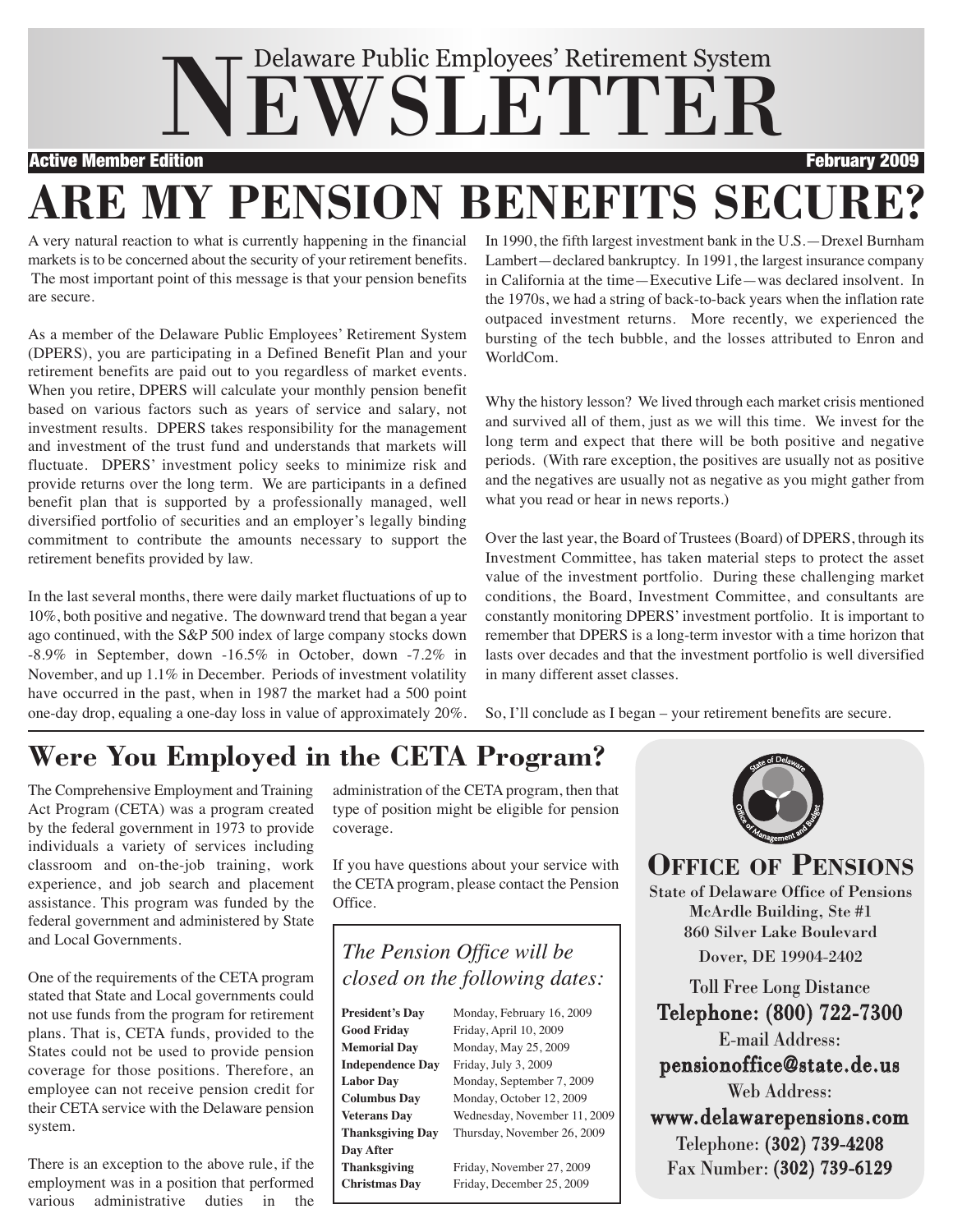### **Annual Financial Reporting**

This year the Delaware Public Employees' Retirement System (DPERS) has been confronted with very challenging market conditions. The System's investments incurred a 1.3% decline gross of fees in Fiscal Year 2008. The total System's annualized returns for the last 5, 10, and 15 years are 10.5%, 7.1% and 9.8% respectively. Over the last year, the Board of Trustees (Board) of DPERS, through its Investment Committee, has taken material steps to protect the asset value of the investment portfolio. During these challenging market conditions, the Board, Investment Committee, and consultants are constantly monitoring DPERS' investment portfolio. It is important to remember that DPERS is a long-term investor with a time horizon that lasts over decades and that the investment portfolio is well diversified in many different asset classes.

As a member of a DPERS pension plan, you participate in a Defined Benefit Plan, and your retirement benefits are paid out to you regardless of market events. When you retired, DPERS calculated your monthly pension benefit based on various factors such as years of service and salary, not investment results. DPERS takes responsibility for the management and investment of the trust fund and understands that markets will fluctuate. DPERS' investment policy seeks to minimize risk and provide returns over the long term.

During the past fiscal year, DPERS achieved many operational goals, including the creation of an Other Post-Employment Benefits (OPEB) Fund Trust which allows for the accumulation of funds provided by the State to pay insurance costs for retiree health care. The DPERS Board of Trustees serves as the Board of Trustees for the OPEB Fund Trust and manages the investment of those assets. The Board also completed a thorough review of the structure and regulations of the nine plans/funds it administers for compliance with tax laws



and rules. Participation in the County & Municipal pension plans continued to grow with the addition of the Towns of Middletown, Fenwick Island, and the paid staffs of the Cheswold, Elsmere, and Five Points Fire Companies.

The Pension System also completed the installation of an improved document imaging and work flow system to allow greater efficiency in handling active employee and retiree data. The application also allows enhanced text search capabilities. Also in Fiscal Year 2008 work began to implement a new financial reporting system. The System also released a Request for Proposals for the Fiscal Year 2009 upgrade of the existing human resource system that houses all beneficiary data and calculations.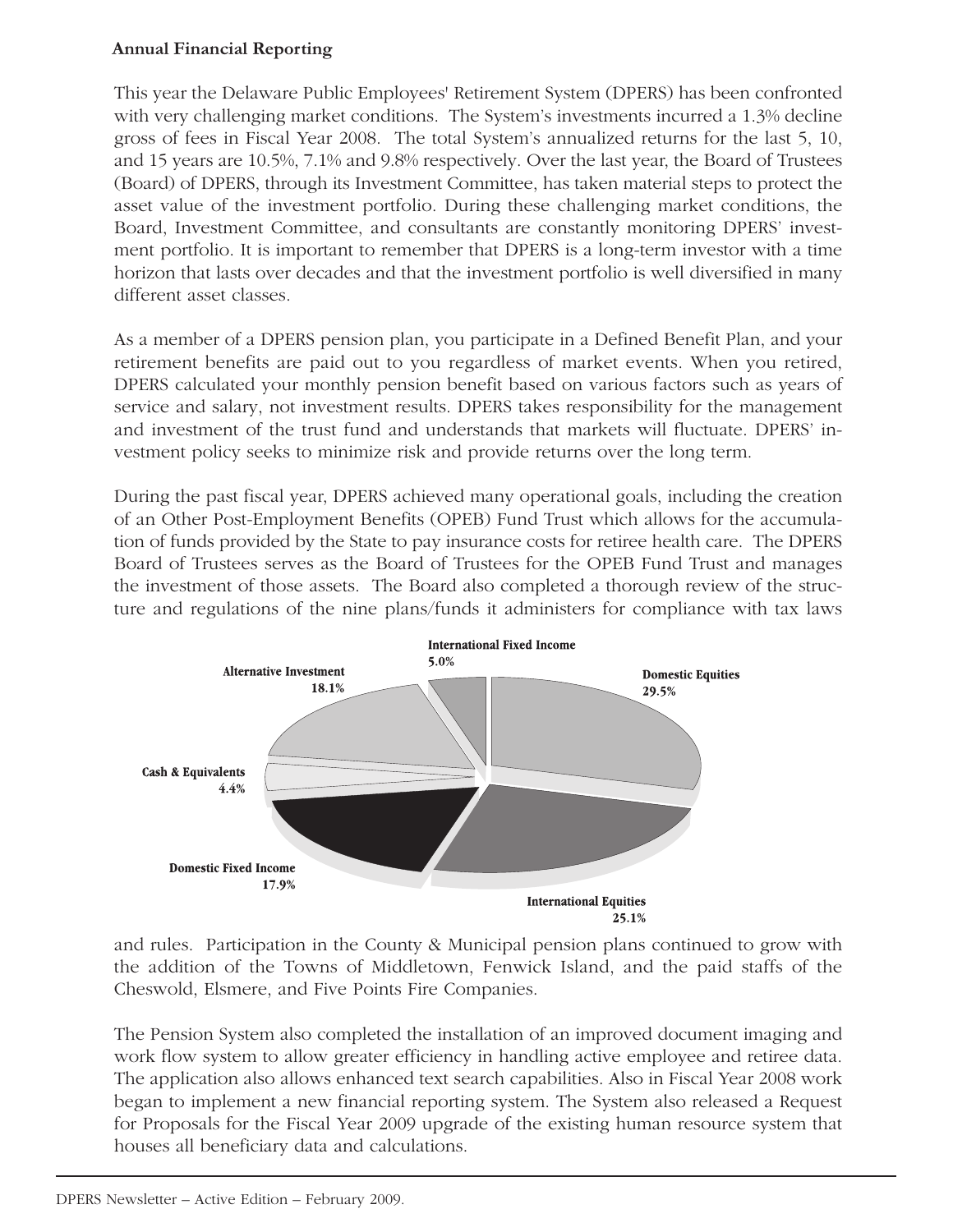The DPERS Comprehensive Annual Financial Report for the fiscal year ended June 30, 2007 was awarded the Government Finance Officers Association of the United States and Canada (GFOA) Certificate of Achievement for Excellence in Financial Reporting. In order to be awarded a Certificate of Achievement, a government unit must publish an easily readable and efficiently organized comprehensive annual financial report. This report must satisfy both generally accepted accounting principles and applicable legal requirements. A Certificate of Achievement is valid for a period of one year only. This is the twelfth consecutive year that DPERS has received a Certificate of Achievement. We believe that our current comprehensive annual financial report continues to meet the Certificate of Achievement Program's requirements, and we are submitting it to the GFOA to determine its eligibility for another certificate.

In addition, the Public Pension Coordinating Council (PPCC) granted the System the Public Pension Standards Award for 2007. The major PPCC goal is to promote excellence in plan design and administration among state and local public retirement systems. The Public Pension Standards considered include: comprehensive benefit programs, funding adequacy, receipt of GFOA award in current year, independent actuarial valuation, independent audit review resulting in an unqualified opinion from the auditor, independent investment performance evaluation, adoption of written fiduciary standards by Board and Investment Committee, and communications with membership.

| <b>Pension Plan/Fund</b>                              | <b>Ending Market</b><br>Value as of<br><b>June 30, 2008</b><br>(in thousands) | <b>Funding</b><br>Status as of<br><b>June 30, 2008</b> |  |
|-------------------------------------------------------|-------------------------------------------------------------------------------|--------------------------------------------------------|--|
| State Employees'                                      | \$<br>6,643,042                                                               | 103.1%                                                 |  |
| Special Fund                                          | 617                                                                           | 124.8%                                                 |  |
| <b>New State Police</b>                               | 211,653                                                                       | 100.7%                                                 |  |
| Judiciary                                             | 45,978                                                                        | 84.5%                                                  |  |
| County & Municipal Police & Firefighters'             | 99,974                                                                        | 98.6%                                                  |  |
| County & Municipal Other Employees'                   | 12,739                                                                        | 90.7%                                                  |  |
| Delaware Volunteer Firemen's                          | 13,073                                                                        | 50.4%                                                  |  |
| Diamond State Port Corporation                        | 13,009                                                                        | 94.7%                                                  |  |
| <b>Closed State Police</b>                            | 680                                                                           | 0.2%                                                   |  |
| the Closed State Police Plan is a pay-as-you-go plan. |                                                                               |                                                        |  |

### Technology Tidbits…..

The Office of Pensions uses many resources to help retain a quality workforce and provide a secure and supportive retirement commitment. One of these resources is an electronic document system. It is used by the Office of Pensions to facilitate the electronic storage, management and retrieval of state employee and retiree documents.

Recently the Office of Pensions replaced our existing system with a more robust and enhanced

solution. The new system will improve services for State of Delaware active employees and pensions, improve efficiency in processing information, reduce operating costs, increase security and create a more efficient platform to manage and retrieve documents. These benefits will assist the office as we strive to provide quality customer services to all state employees and retirees.